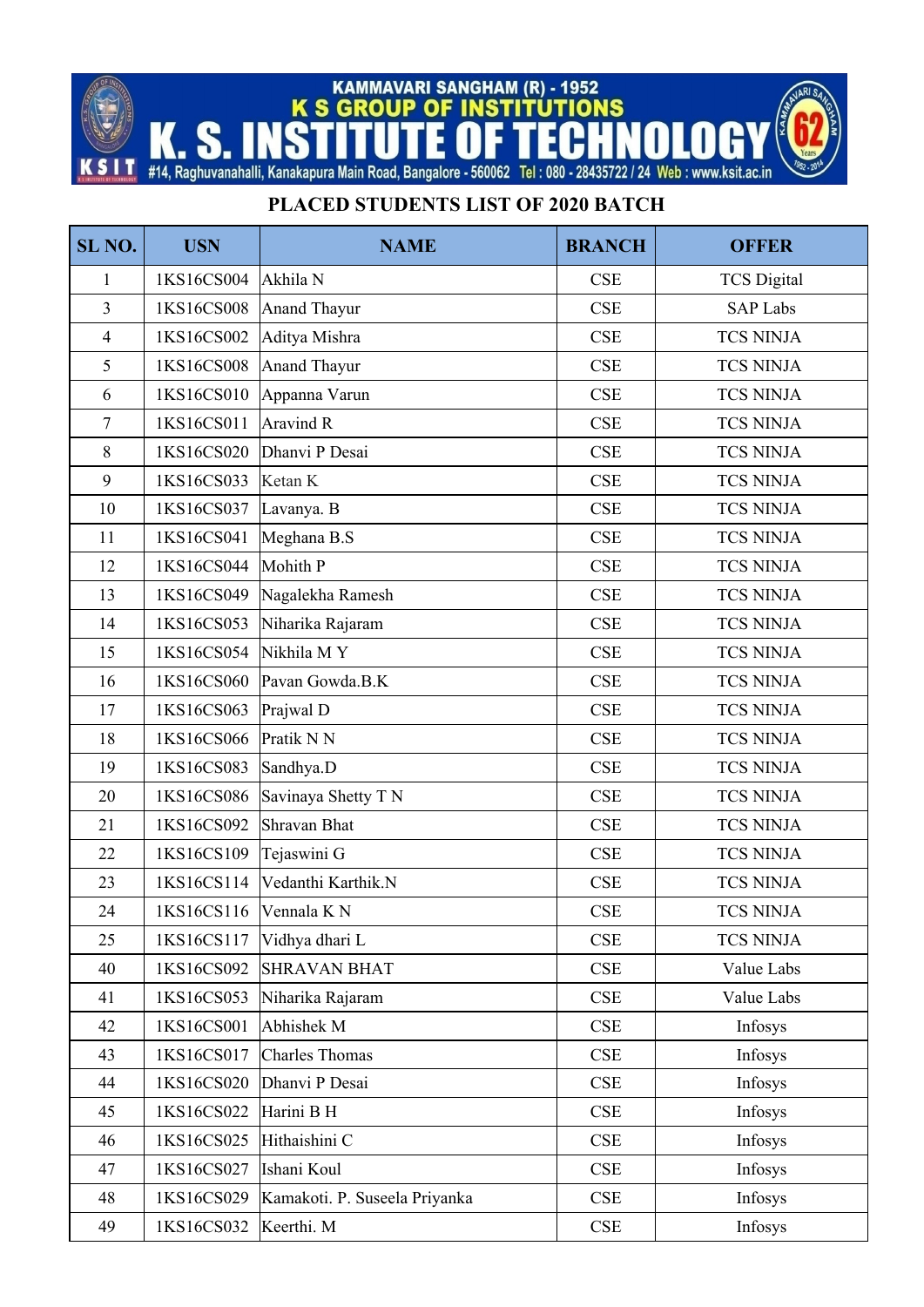| SL <sub>NO.</sub> | <b>USN</b> | <b>NAME</b>              | <b>BRANCH</b> | <b>OFFER</b>                              |
|-------------------|------------|--------------------------|---------------|-------------------------------------------|
| 50                | 1KS16CS036 | Lakshya Ruhela           | CSE           | Infosys                                   |
| 51                | 1KS16CS040 | Manmohan Singh           | CSE           | Infosys                                   |
| 52                | 1KS16CS041 | Meghana B.S              | CSE           | Infosys                                   |
| 53                | 1KS16CS062 | Pradeep K S              | CSE           | Infosys                                   |
| 54                | 1KS16CS064 | Pranjul Mishra           | CSE           | Infosys<br>(Tq Certification)             |
| 55                | 1KS16CS067 | Preksha J W              | CSE           | Infosys                                   |
| 56                | 1KS16CS076 | Ritwik.G. S              | <b>CSE</b>    | Infosys                                   |
| 57                | 1KS16CS081 | Sameeksha M Gupta        | CSE           | Infosys                                   |
| 58                | 1KS16CS088 | Shalini V                | CSE           | Infosys                                   |
| 59                | 1KS16CS096 | Siddhanth M              | <b>CSE</b>    | Infosys                                   |
| 60                | 1KS16CS098 | Sonali sinha             | CSE           | Infosys                                   |
| 61                | 1KS16CS103 | Suhas Kakade K           | CSE           | Infosys                                   |
| 62                | 1KS16CS105 | Supriya C                | <b>CSE</b>    | Infosys                                   |
| 63                | 1KS16CS107 | Swathi .M.C              | <b>CSE</b>    | Infosys                                   |
| 64                | 1KS16CS115 | Rakesh Srivatsav         | <b>CSE</b>    | Infosys                                   |
| 65                | 1KS16CS121 | Sushma Basavaraj Nidhoni | CSE           | Infosys                                   |
| 91                | 1KS16CS015 | <b>Bharath P</b>         | CSE           | <b>NTT DATA</b>                           |
| 92                | 1KS16CS031 | Keerthana Vijayabaskar   | CSE           | <b>NTT DATA</b>                           |
| 93                | 1KS16CS046 | Monika. C                | <b>CSE</b>    | <b>NTT DATA</b>                           |
| 94                | 1KS16CS047 | Monisha.R                | <b>CSE</b>    | <b>NTT DATA</b>                           |
| 95                | 1KS16CS048 | Mythresh A               | CSE           | <b>NTT DATA</b>                           |
| 96                | 1KS16CS061 | Pooja Sreedhara Murthy   | <b>CSE</b>    | <b>NTT DATA</b>                           |
| 97                | 1KS16CS072 | Raghuram G N             | <b>CSE</b>    | NTT DATA                                  |
| 98                | 1KS16CS074 | Rakshit Pawar            | <b>CSE</b>    | NTT DATA                                  |
| 99                | 1KS16CS079 | Sahana S                 | <b>CSE</b>    | NTT DATA                                  |
| 100               | 1KS16CS084 | Sandra Vaanija           | CSE           | NTT DATA                                  |
| 101               | 1KS16CS100 | Soumya Dattatreya Hegde  | <b>CSE</b>    | <b>NTT DATA</b>                           |
| 117               | 1KS16CS086 | Savinaya Shetty T N      | CSE           | <b>THOUGHTCLAN</b><br><b>TECHNOLOGIES</b> |
| 118               | 1KS16CS013 | Bhagwat Dayal            | CSE           | Mphasis                                   |
| 119               | 1KS16CS038 | Manasa Reddy.K           | <b>CSE</b>    | Mphasis                                   |
| 120               | 1KS16CS049 | Nagalekha Ramesh         | CSE           | <b>KIRUSA</b>                             |
| 121               | 1KS16CS092 | Shravan Bhat             | CSE           | <b>KIRUSA</b>                             |
| 137               | 1KS16CS004 | Akhila N                 | <b>CSE</b>    | <b>IBM</b>                                |
| 138               | 1KS16CS025 | Hithaishini C            | CSE           | <b>IBM</b>                                |
| 139               | 1KS16CS037 | Lavanya. B               | <b>CSE</b>    | <b>IBM</b>                                |
| 141               | 1KS16CS005 | Akshatha S Katta         | <b>CSE</b>    | Cognizant                                 |
| 147               | 1KS16CS034 | Kiran Kumar M            | CSE           | ABC TECHNOLOGY                            |
| 148               | 1KS16CS052 | Navya Naresh             | CSE           | ABC TECHNOLOGY                            |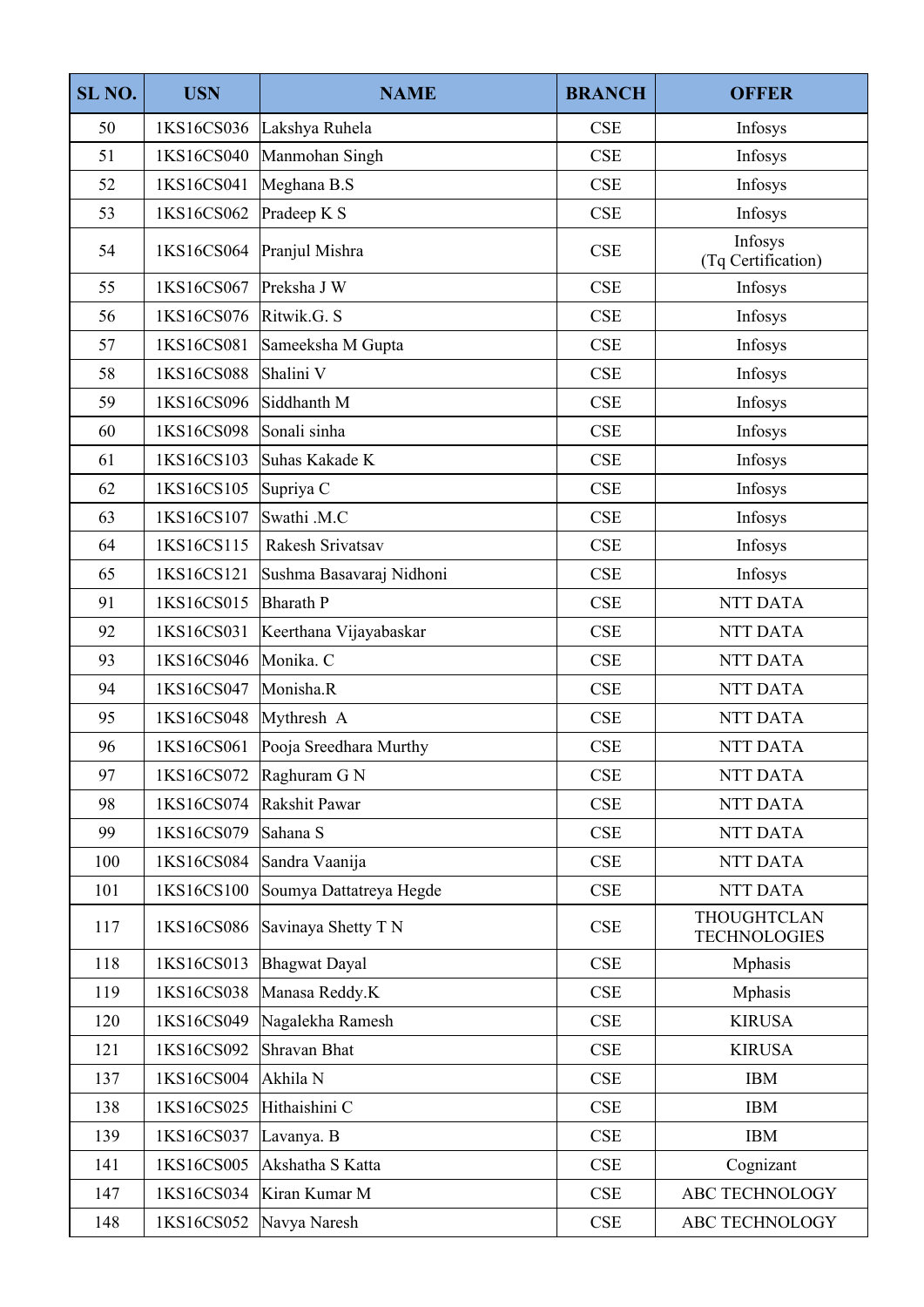| SL <sub>NO</sub> . | <b>USN</b>           | <b>NAME</b>               | <b>BRANCH</b> | <b>OFFER</b>                                          |  |
|--------------------|----------------------|---------------------------|---------------|-------------------------------------------------------|--|
| 149                | 1KS16CS056           | Nithya G                  | CSE           | <b>ABC TECHNOLOGY</b>                                 |  |
| 153                | 1KS16CS037           | Lavanya. B                | CSE           | Wipro                                                 |  |
| 154                | 1KS16CS084           | Sandra Vaanija            | <b>CSE</b>    | Wipro                                                 |  |
| 155                | 1KS16CS086           | Savinaya Shetty T N       | CSE           | Wipro                                                 |  |
| 156                | 1KS16CS109           | Tejaswini G               | <b>CSE</b>    | Wipro                                                 |  |
| 161                | 1KS16CS024           | Harshitha. G. R           | CSE           | <b>Covalense Digital Solutions</b><br>Private Limited |  |
| 162                | 1KS16CS004           | Akhila N                  | <b>CSE</b>    | DXC Technology                                        |  |
| 163                | 1KS16CS063           | Prajwal D                 | <b>CSE</b>    | DXC Technology                                        |  |
| 181                | 1KS16CS003           | M Aditya Shankar          | <b>CSE</b>    | Hudl                                                  |  |
| 182                | 1KS16CS014           | Bharatha Kumar.T.B        | <b>CSE</b>    | Hudl                                                  |  |
| 183                | 1KS16CS019           | Darshan G K               | <b>CSE</b>    | Hudl                                                  |  |
| 184                | 1KS16CS026           | Hrishikesh C V            | <b>CSE</b>    | Hudl                                                  |  |
| 185                | 1KS15CS029           | Divya V                   | <b>CSE</b>    | Hudl                                                  |  |
| 186                | 1KS16CS034           | Kiran Kumar M             | CSE           | Hudl                                                  |  |
| 187                | 1KS16CS058           | Nukala Krishna            | <b>CSE</b>    | Hudl                                                  |  |
| 188                | 1KS16CS071           | Pruthvi A S               | CSE           | Hudl                                                  |  |
| 189                | 1KS16CS077           | Rohit kumar B R           | CSE           | Hudl                                                  |  |
| 190                | 1KS16CS078           | Ruthvik B.R               | <b>CSE</b>    | Hudl                                                  |  |
| 191                | 1KS16CS082           | Sampath Kumar             | CSE           | Hudl                                                  |  |
| 192                | 1KS15CS091           | Shanthanu Shivaswamy      | <b>CSE</b>    | Hudl                                                  |  |
| 193                | 1KS16CS094           | Shreyas Chandrashekhar    | <b>CSE</b>    | Hudl                                                  |  |
| 194                | 1KS16CS095           | Shrividya N               | CSE           | Hudl                                                  |  |
| 195                | $1KS16CS106$ Surya.M |                           | CSE           | Hudl                                                  |  |
| 243                | 1KS16CS014           | Bharatha Kumar.T.B        | <b>CSE</b>    | KPMG (ESDA)                                           |  |
| 244                | 1KS16CS037           | Lavanya. B                | CSE           | KPMG (ESDA)                                           |  |
| 245                | 1KS16CS040           | Manmohan Singh            | CSE           | KPMG (ESDA)                                           |  |
| 246                | 1KS16CS048           | Mythresh A                | CSE           | KPMG (ESDA)                                           |  |
| 247                | 1KS16CS053           | Niharika Rajaram          | CSE           | KPMG (ESDA)                                           |  |
| 248                | 1KS16CS054           | Nikhila MY                | <b>CSE</b>    | KPMG (TADS)                                           |  |
| 249                | 1KS16CS098           | Sonali sinha              | CSE           | KPMG (ESDA)                                           |  |
| 251                | 1KS16CS073           | Rahul V                   | CSE           | <b>QUINNOX</b>                                        |  |
| 252                | 1KS16CS019           | Darshan. G. K             | CSE           | <b>QSPIDERS</b>                                       |  |
| 253                | 1KS16CS117           | Vidhya Dhari. L           | CSE           | <b>QSPIDERS</b>                                       |  |
| 262                | 1KS16CS039           | Manipi Manoj              | <b>CSE</b>    | <b>CLOUDTHING</b>                                     |  |
| 263                | 1KS16CS007           | Amith.J.S                 | <b>CSE</b>    | MORLING GLOBAL                                        |  |
| 266                | 1KS16CS112           | Varsha Purushotham        | <b>CSE</b>    | <b>DELHIVERY</b>                                      |  |
| 267                | 1KS16CS114           | CSE<br>Vedanthi Karthik N |               | <b>LEKHA WIRELESS</b>                                 |  |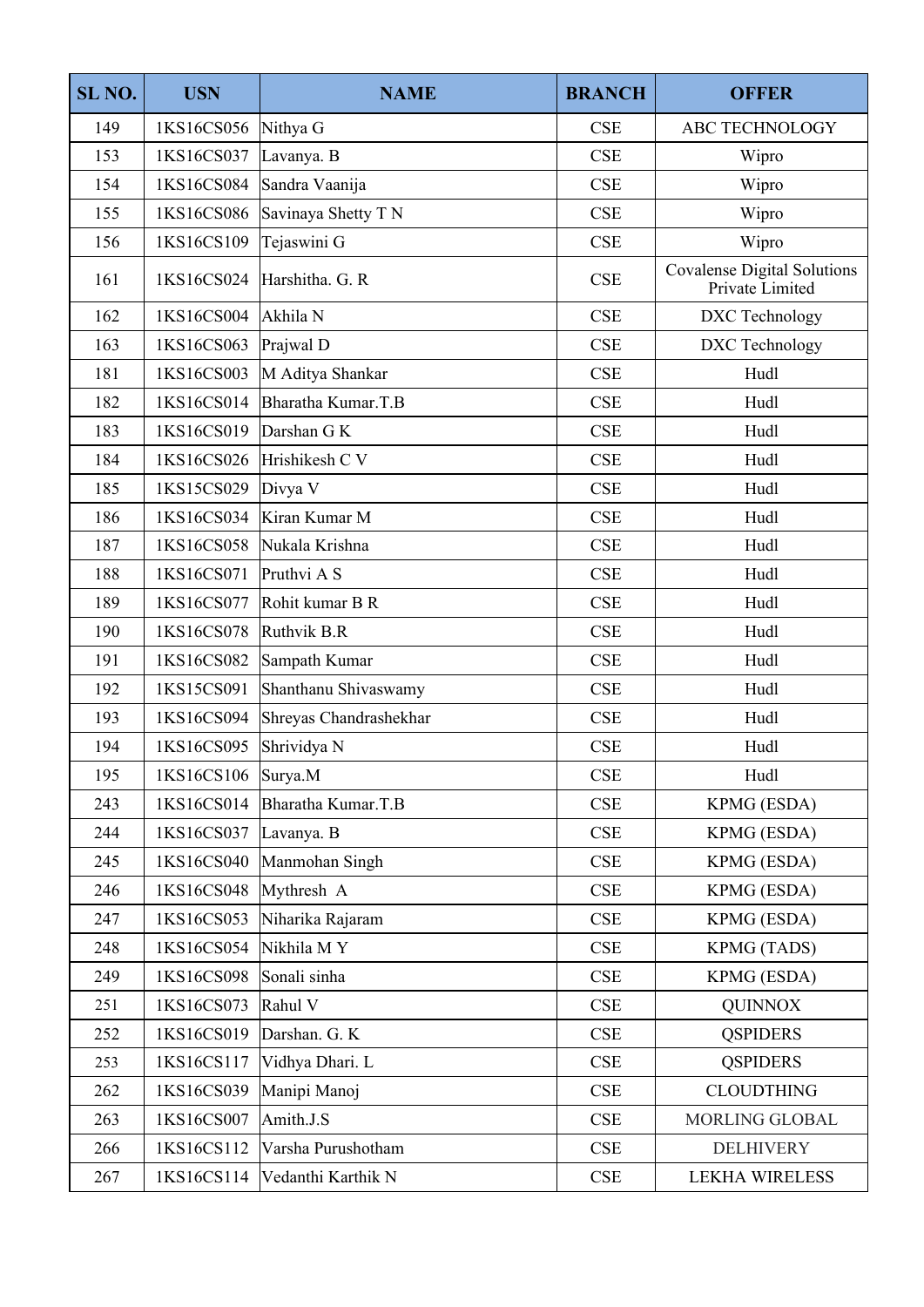EG F E Ш Ш nakapura Main Road, Bangalore - 560062 Tel: 080 - 28435722 / 24 Web: www.ksit.ac.in

N

KAMMAVARI SANGHAM (R) - 1952<br>K S GROUP OF INSTITUTIONS

S

A SAMSUNG COMPANY

**HARI** 

## **SALARY DETAILS**

| S.No           | <b>Name of Company</b>                    | <b>Company Logo</b>                        | <b>No of Students</b><br><b>Placed</b> | <b>Salary</b><br>Package |
|----------------|-------------------------------------------|--------------------------------------------|----------------------------------------|--------------------------|
| $\mathbf{1}$   | <b>TCS</b><br>(Digital)                   | <b>TATA CONSULTANCY SERVICES</b>           | $\mathbf{2}$                           | 7 LPA                    |
| $\overline{2}$ | <b>TCS</b><br><b>NINJA</b>                | <b>TATA CONSULTANCY SERVICES</b>           | 36                                     | 3.6 LPA                  |
| $\mathbf{3}$   | <b>INFOSYS</b><br>(Tq Certification)      | Infosys®                                   | 1                                      | 5 LPA                    |
| 4              | <b>INFOSYS</b>                            | <b>Infosys®</b>                            | 46                                     | 3.6 LPA                  |
| 5              | <b>SAP</b><br><b>LABS</b>                 |                                            | 1                                      | <b>3.0 LPA</b>           |
| 6              | Value<br>Labs                             | <b>Value Labs</b><br>inspired by potential | $\boldsymbol{2}$                       | 16.5<br>cumulative       |
| 7              | <b>JARO</b><br><b>Education</b>           | jaro<br>™education                         | $\boldsymbol{2}$                       | <b>12 LPA</b>            |
| 8              | <b>NTT DATA</b>                           | <b>NTTDaTa</b>                             | 26                                     | 3.25 LPA                 |
| 9              | <b>THOUGHTCLAN</b><br><b>TECHNOLOGIES</b> | ThoughtClan                                | $\mathbf{1}$                           | <b>4.5 LPA</b>           |
| 10             | <b>MPHASIS</b>                            | <b>Mphasis</b>                             | $\mathbf{2}$                           | 3.25 LPA                 |
| 11             | <b>KIRUSA</b>                             | kirusa,                                    | $\boldsymbol{2}$                       | 7.00 LPA                 |
| 12             | <b>COGNIZANT</b>                          | Cognizant                                  | 6                                      | <b>4.00 LPA</b>          |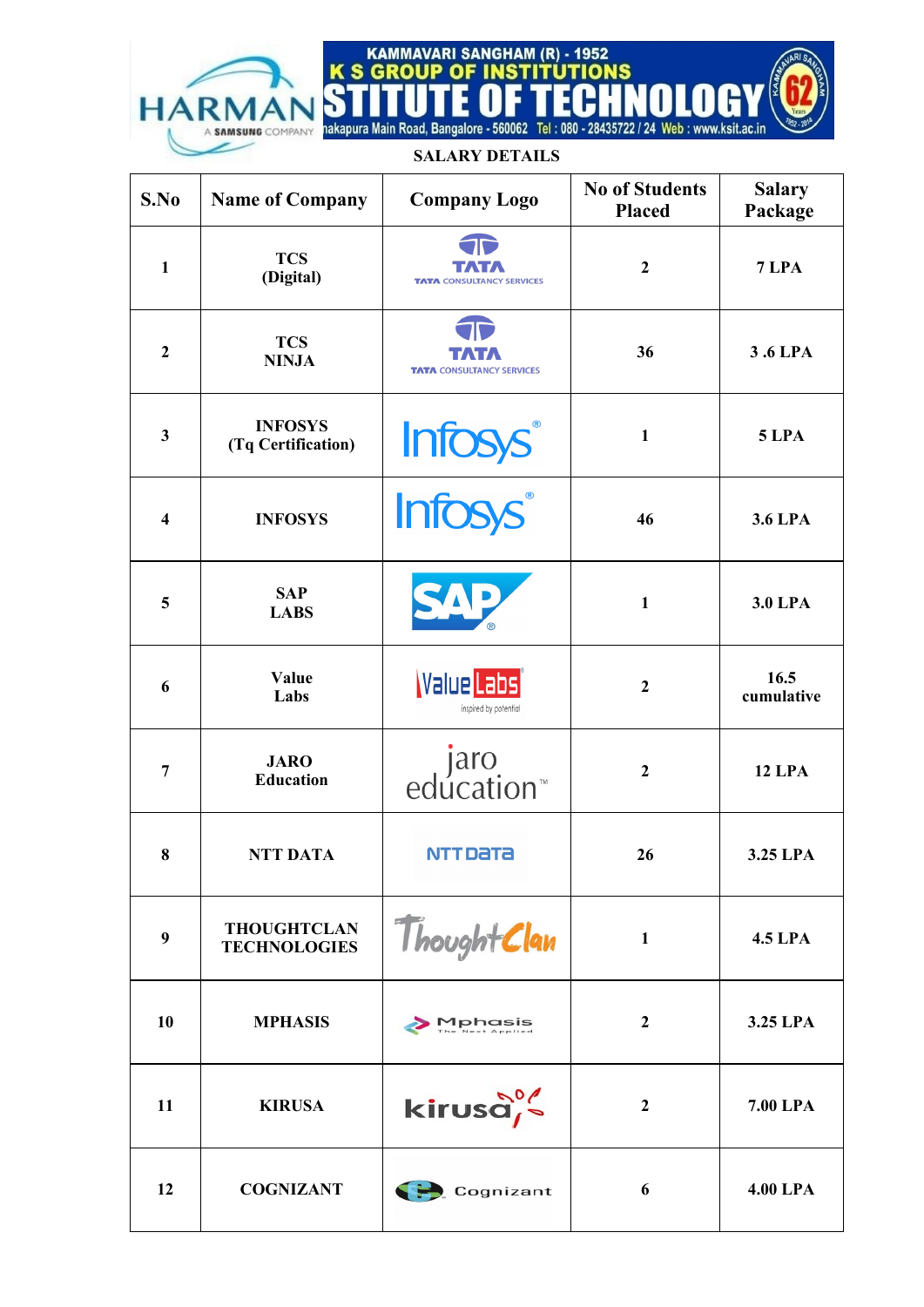| 13 | <b>MINDTREE</b>                                                        | Mindtree                                | $\mathbf{2}$            | 3.50 LPA                                              |
|----|------------------------------------------------------------------------|-----------------------------------------|-------------------------|-------------------------------------------------------|
| 14 | <b>TATA ELXSI</b>                                                      | TATA<br><b>TATA ELXSI</b>               | $\boldsymbol{2}$        | 3.50 LPA                                              |
| 15 | <b>YOUNG MAN</b><br><b>INDIA</b>                                       | <b>YOUNGMAN</b>                         | $\overline{\mathbf{4}}$ | 2.64 LPA                                              |
| 16 | <b>ADVENT GLOBAL</b><br><b>SOLUTIONS</b>                               | ADVENT GLOBAL                           | 7                       | <b>2.5 LPA</b><br>$\boldsymbol{\&}$<br><b>2.8 LPA</b> |
| 17 | <b>IBM</b>                                                             |                                         | 3                       | 4.25 LPA                                              |
| 18 | CGI                                                                    | CGI                                     | $\mathbf{1}$            | 3.39 LPA                                              |
| 19 | <b>ABC</b><br><b>TECHNOLOGY</b>                                        |                                         | 6                       | <b>Above</b><br>3 LPA                                 |
| 20 | <b>WIPRO</b>                                                           | wipr                                    | 8                       | 3.5 LPA                                               |
| 21 | <b>Covalense Digital</b><br><b>Solutions</b><br><b>Private Limited</b> | Covalensedigital                        | $\mathbf{1}$            | 3.00 LPA                                              |
| 22 | <b>DXC TECHNOLOGY</b>                                                  | <b>DXC.technology</b>                   | 8                       | 3.14 LPA                                              |
| 23 | <b>Sonata Software</b>                                                 | <b>SONATA</b><br><b>SONATA SOFTWARE</b> | 5                       | 3.5 LPA                                               |
| 24 | $[24]*7. A I$                                                          | $[24]$ Zai                              | 5                       | 2.69 LPA                                              |
| 25 | <b>All BlueSolutions</b>                                               | ue<br>solutions                         | $\mathbf{1}$            | <b>4.00 LPA</b>                                       |
| 26 | <b>HUDL</b>                                                            | Chudl                                   | 62                      | 3.00 LPA                                              |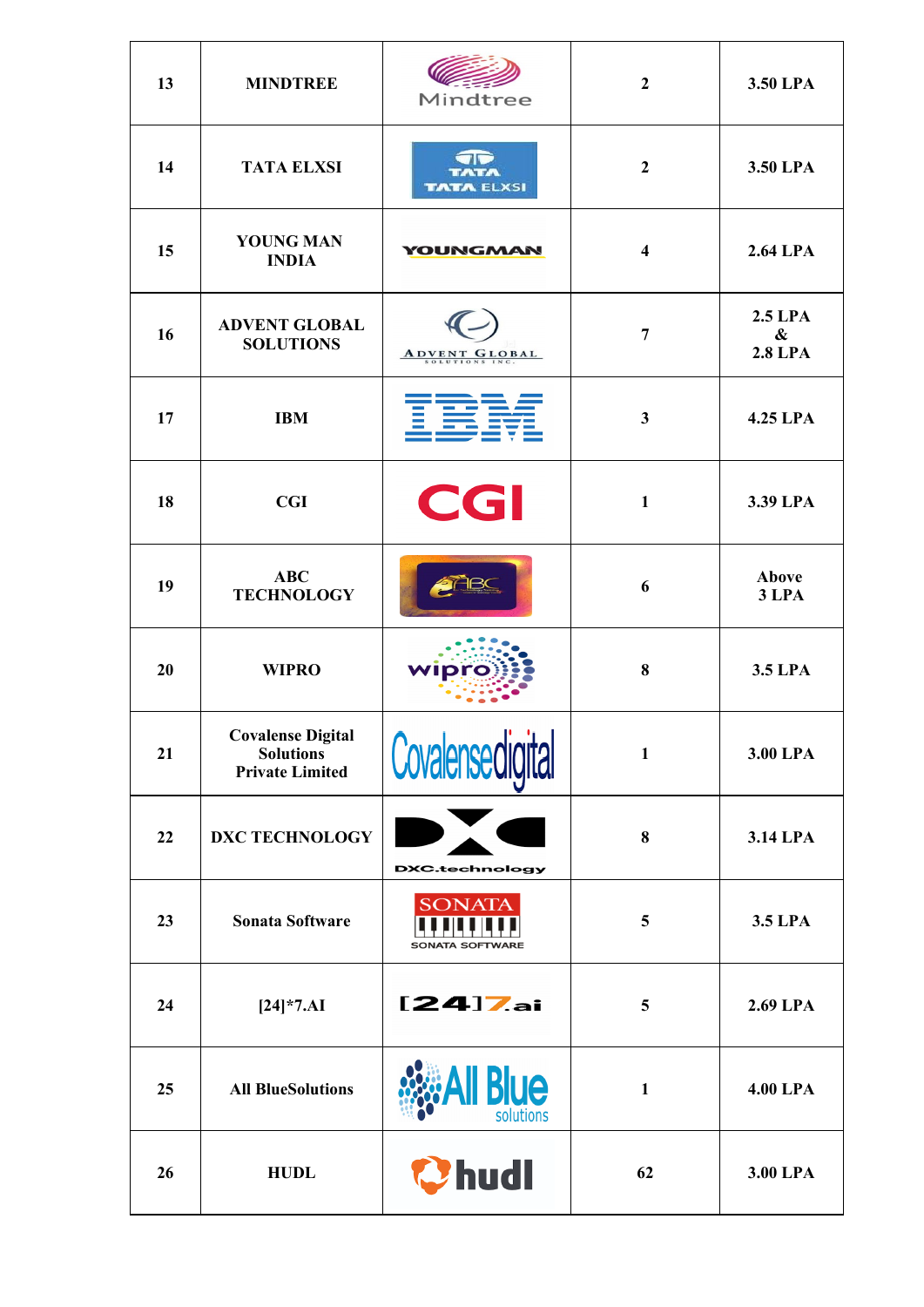